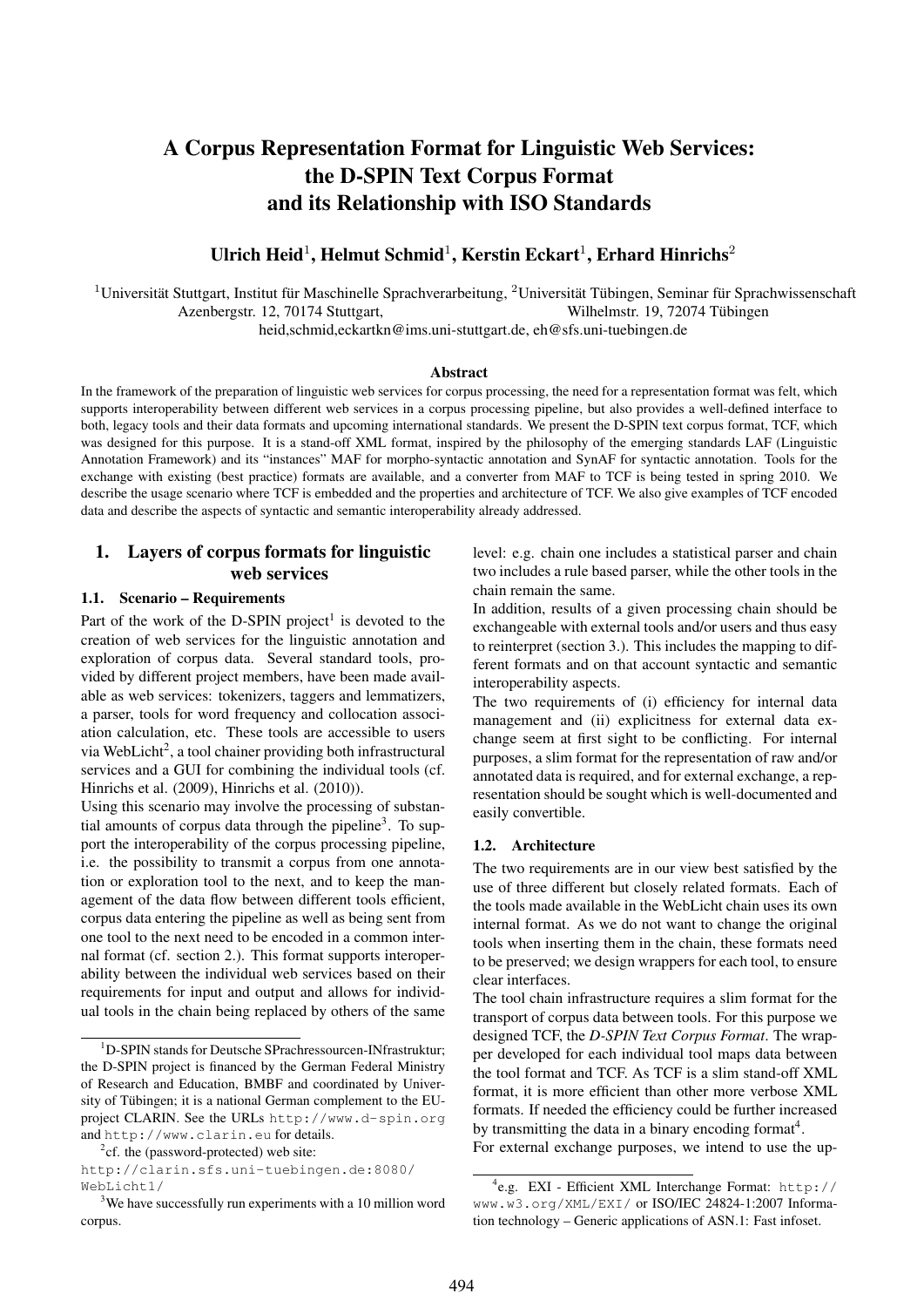

Figure 1: Architecture for D-SPIN formats and their interrelationships

coming international corpus annotation standard LAF (*Linguistic Annotation Framework*, ISO/DIS 24612 (2009)) and its related specifications for the linguistic layers of morphosyntax (MAF, *Morphosyntactic Annotation Framework*, ISO/DIS 24611 (2008)) and syntax (SynAF, *Syntactic Annotation Framework*, ISO/DIS 24615 (2009)). We are in the process of creating converters between TCF and the versions of these formats available and documented as of spring 2010 (see below, section 3.4.4.).

Moreover, since we want to keep the D-SPIN tool chains compatible with existing tools and data formats from outside D-SPIN, TCF also should be convertible to/from such legacy formats as e.g. the TiGerXML format<sup>5</sup>. Figure 1 schematically represents our approach.

# 2. A text corpus format for the D-SPIN web services

In this section, we present the principles of TCF, the experimental D-SPIN text corpus format. As tool building and format definition work is still ongoing, we describe the version of spring 2010.

The TCF is a slim stand-off XML format. TCF contains a header specifying character encoding and the version of the D-SPIN architecture used. We furthermore foresee a section for document related metadata. Here, conformity with the CLARIN Metadata Initiative  $(CMDI)^6$  will be ensured: to date, the metadata part of TCF has not yet been fully worked out.

In the tradition of stand-off formats, the object language data are encoded in different sections, for the corpus text, its tokens, as well as annotations at token and at sentence level. Nevertheless TCF can deal with a sort of inline annotation at least on the token layer, by including the full forms into the token element. Figure 2 gives an overview of the structure of TCF.

The example given in figure 2 is taken from a text which has been tokenized, tagged, lemmatized and parsed (with the BitPar parser, Schmid (2004)). Where appropriate, information about the tagset used for each annotation is given.

```
5http://www.ims.uni-stuttgart.de/
projekte/TIGER/TIGERSearch/doc/html/
```

```
TigerXML.html
```

```
6http://www.clarin.eu
```

```
<?xml version="1.0" encoding="UTF-8"?>
<D-Spin xmlns="http://www.d-spin.org/data"
    version="0.3">
  <MetaData
      xmlns="http://www.d-spin.org/data/metadata"/>
  <TextCorpus
      xmlns="http://www.d-spin.org/data/textcorpus"
      lang="de">
    <text>Charles Perrault,Das Rotkaeppchen.
    ...
    \langle/text>
    <tokens> <!-- token layer -->
      <token ID="t2">Charles</token>
      <token ID="t3">Perrault</token>
      ...
      <token ID="t1736">.</token>
    </tokens>
    <POStags tagset="STTS"> <!-- part-of-speech -->
      <tag tokID="t2">NE</tag>
      ...
      <tag tokID="t1736">\$.</tag>
    </POStags>
                             <!-- lemma annotation -->
      <lemma tokID="t2">Charles</lemma>
      ...
<lemma tokID="t1736">.</lemma>
    </lemmas>
                          <!-- (constituent) parse -->
    <parsing tagset="TigerTB">
      <parse><constituent ... </parse>
    </parsing>
  </TextCorpus>
</D-Spin>
```
#### Figure 2: Overview of TCF structure

```
<constituent cat="NP-TOP">
  <constituent cat="PN-NK-Nom.Sg">
    <constituent cat="NE-PNC-Nom.Sg">
      <tokenRef tokID="t2"/>
    </constituent>
    <constituent cat="NE-PNC-Nom.Sg">
      <tokenRef tokID="t3"/>
    </constituent>
 </constituent>
...
```
#### Figure 3: Constituent layer of TCF-annotated text

In the example in figure 2, the STTS tagset<sup>7</sup> has been used for tagging, and TiGer Treebank<sup>8</sup> annotations for parsing. Each layer of annotation can contain identifiers of the respective linguistic objects. In our example in figure 2, tokens are annotated with the 'ID' attribute. These IDs are made reference to at the level of e.g. part-of-speech and lemma annotations (stand-off). Figure 3 shows constituents of the parsing output, which are in this example according to the TiGer Treebank annotated with their category (e.g. *NP* for a noun phrase) as well as the annotations of their token components (e.g. *PNC-Nom.Sg* for a proper noun component in nominative case, singular) in case of terminal nodes (words in the example: *Charles Perrault*).

In fact, TCF assumes one basic tokenization underlying the chain of corpus processing; concurrent tokenization has so far been disregarded.

### 3. Exchanging data with TCF

#### 3.1. Interoperability of Web Services

Web services must "speak the same language" in order to be successfully combined in a processing pipeline. D-Spin

```
projekte/TIGER/
```
 $7$ http://www.ims.uni-stuttgart.de/

projekte/corplex/TagSets/stts-table.html

<sup>8</sup>http://www.ims.uni-stuttgart.de/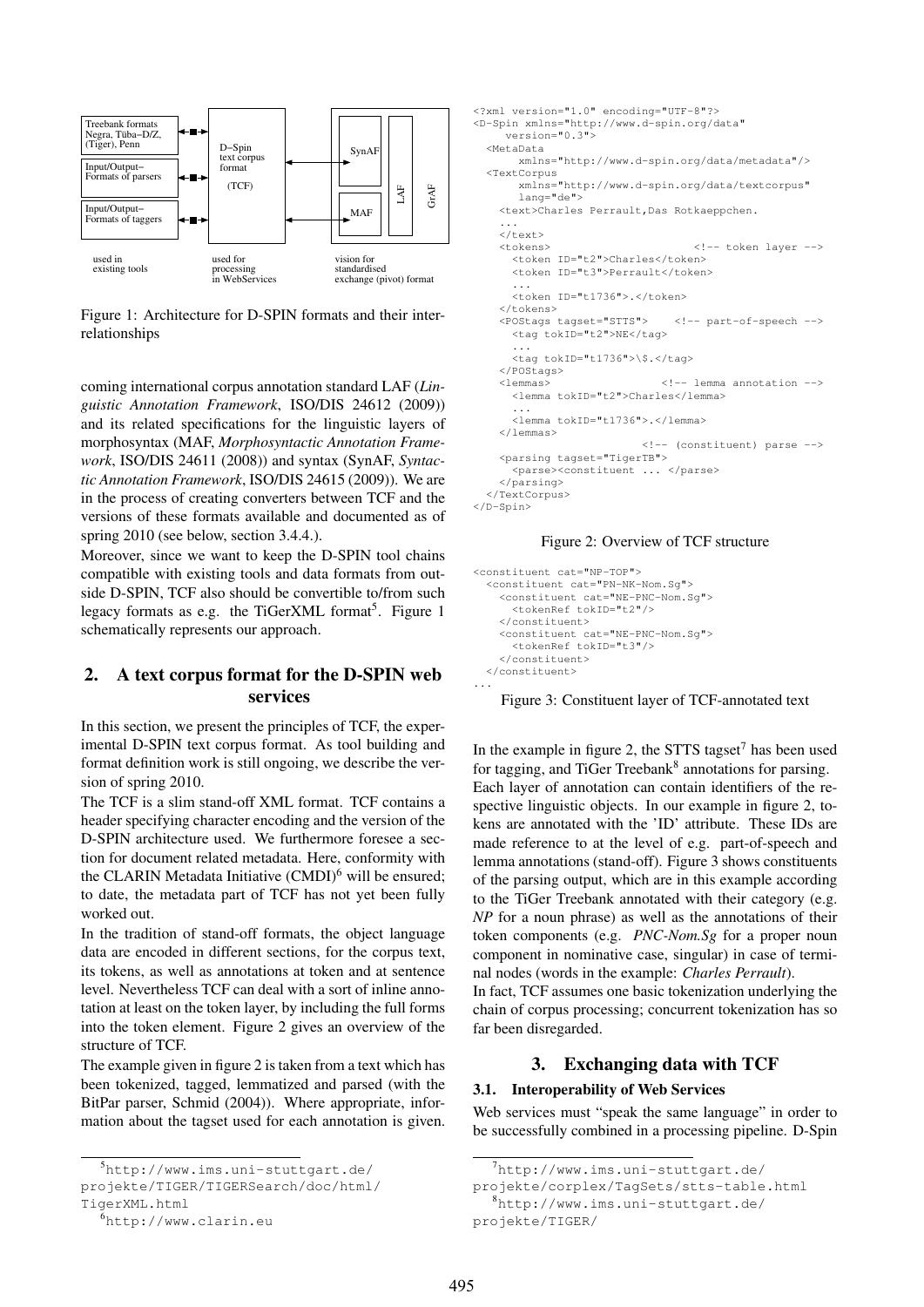uses the TCF format as the common language. However, a common language is not sufficient to guarantee successful communication within a pipeline. It is also necessary to ensure that each web service receives all the information that it needs from the preceding process in the pipeline. D-SPIN uses a registry for this purpose which stores information about the input and output specifications of individual tool web services. The I/O specification of an English POS tagger which uses the Penn treebank tagset and returns lemma and POS information could be represented as follows:

|                                     | <textcorpus></textcorpus>           |
|-------------------------------------|-------------------------------------|
| <textcorpus lang="en"></textcorpus> | <postags tagset="PennTB"></postags> |
| $<$ tokens/><br>$\Rightarrow$       | $\lambda$ -change $\lambda$         |
|                                     |                                     |

The web service description specifies the annotation layers required in the input (here *tokens* and the document *lang*uage) and those added in the output (here *POStags* with a *tagset* attribute set to *PennTB* and *lemmas*). By means of the registry, the WebLicht user interface is able to determine whether a sequence of web services can be successfully chained or not, and which annotation layers will be present in the output of the pipeline.

#### 3.2. Interoperability between data formats

Data exchange involves issues of both syntactic and semantic interoperability. By syntactic interoperability we mean the mapping of the structure of a given annotation format to another, e.g. from an inline format to an stand-off format. Semantic interoperability concerns the mapping of data categories, such as e.g. tagset mapping. Syntactic interoperability can be achieved by reformatting. Semantic interoperability requires a reinterpretation of data categories and, where possible, either their ontological anchoring or devices to describe commonalities and differences between data categories which belong to different tagsets (cf. Witt et al. (2009): interlingua-like vs. transfer-like models of interoperability).

Our current experiments have been limited to aspects of syntactic interoperability, but we are working e.g. on registering the STTS part-of-speech tagset in the ISOcat<sup>9</sup> data registry (cf. ISO 12620:2009), to achieve semantic interoperability at the POS level. The individual tagsets, which are used by the tools can be mapped to data categories in the ISOcat data registry where equal or equivalent data categories are available. In case there is no equal data category available, the local data categories can be related to existing categories as eg. being subsumed ("subs") by a data category in ISOcat, or a new data category in ISOcat can be defined.

#### 3.3. Exchange with existing tools

Wrappers interface existing tools to the D-Spin tool chains and map data between the tool-specific formats and TCF. The implementation of these wrappers is quite simple. Writing wrappers for tokenizers, POS taggers and parsers only required between 60 and 160 lines of Perl code<sup>10</sup>.

We also designed converters for non-D-SPIN resources, such as the Tüba-D/Z treebank<sup>11</sup> and data encoded in the PAULA format (cf. Dipper (2005)). This allows us, among others, to use the D-SPIN processing tools in combination with the Tüba-D/Z treebank. As TCF is quite flexible, full conversions between TCF and the format of Tüba-D/Z as well as between TCF and the PAULA format can be achieved.

## 3.4. Compatibility with international representation formats

To ensure sustainability and a possibility to exchange D-SPIN-generated data with external tools and users, we are developing converters between TCF and the LAF family of upcoming international corpus representation standards $^{12}$ .

# 3.4.1. LAF and related formats

The medium-term view of international standardization work on corpus annotation foresees both meta-standards for corpus representation and standards for the annotation of corpora at several levels of linguistic analysis. The *Linguistic Annotation Framework*, LAF, (ISO/DIS 24612, 2009) is proposed as a generic meta-standard. It is based on the general assumption that corpus data should be encoded in a graph-based framework, i.e. by means of data structures composed of nodes and edges. GrAF, the *Graph Annotation Format* (cf. Ide and Suderman (2007)) is proposed as an XML-based formalism to encode LAF data.

For individual levels of linguistic description, proposals for encoding conventions have been made. The *Morphosyntactic Annotation Framework*, MAF (ISO/DIS 24611, 2008) covers the output of tokenizing and tagging, and the current proposals in SynAF *(Syntactic Annotation Framework*, ISO/DIS 24615 (2009)) describe the encoding of unambiguous syntactic structures<sup>13</sup>. The medium-term view is to encode terminals of parse trees according to MAF, and non-terminals and syntactic structure according to SynAF.

# 3.4.2. Encoding parsed data in LAF

We chose to work with the LAF format first, which is slightly more abstract than MAF and SynAF. In an experiment, we encoded material parsed with the BitPar parser (cf. Schmid (2004)) according to LAF. Figure 4 shows the BitPar parse tree<sup>14</sup>.

<sup>9</sup>http://www.isocat.org/

<sup>10</sup>http://www.perl.org/

<sup>11</sup>http://www.sfs.uni-tuebingen.de/de\_ tuebadz.shtml

<sup>&</sup>lt;sup>12</sup>This is in line with the CLARIN Action Plan for Standardization (CLARIN: http://www.clarin.eu/) which invites CLARIN members to explore possibilities of relating CLARIN work with the standardization proposals currently being worked out by ISO TC 37/SC4.

 $13$  For a proposal to encode explicitly underspecified representations of syntactic ambiguity, see Kountz et al. (2008), Eckart (2009).

<sup>14</sup>Annotations: Morphology: Nom - nominative case, Pl - plural number, Fem - feminine gender; POS tags: ART - determiner, NN - normal noun, VVFIN - finite verb (full), PTKVZ - separated verb particle; categories: TOP - structural top node, S - sentence, NP - noun phrase; syntactic functions: SB/Pl - plural subject, HD - head, SVP - separated verb particle.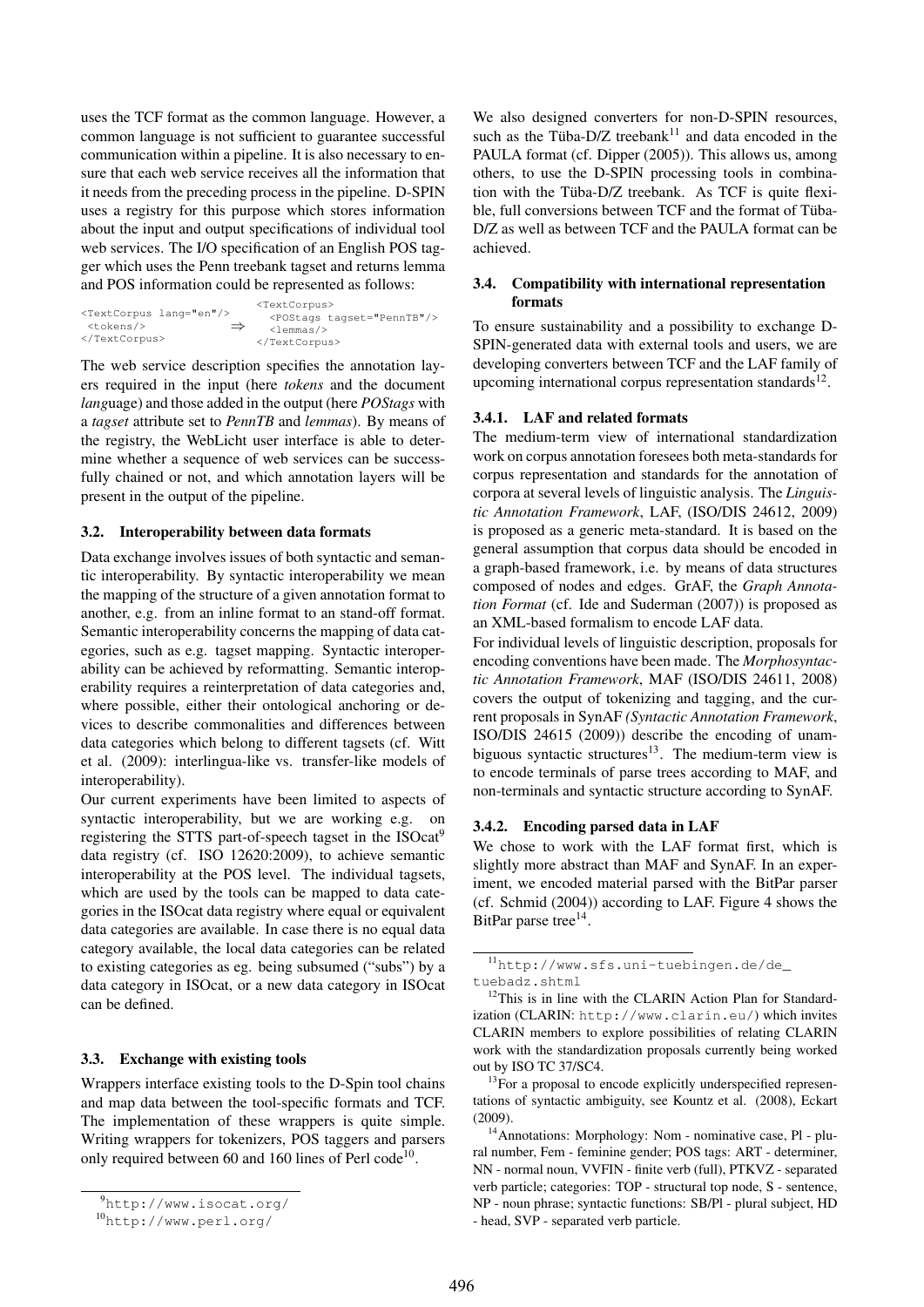

Figure 4: BitPar parse tree

```
|D|i|e| |Messungen fanden statt|.|
   0 \quad 1 \quad ... 27
<graf:region id="r1" anchors="0 3"/>
<graf:region id="r2" anchors="4 13"/>
<graf:region id="r3" anchors="14 20"/>
<graf:region id="r4" anchors="21 26"/>
<graf:region id="r5" anchors="26 27"/>
```
Figure 5: LAF/GrAF regions

LAF uses character offsets to anchor tokenization to primary data, cf. figure 5.

In LAF tokens are referenced from annotations of higher levels; LAF and TCF are similar in this respect. As can be seen in figure 6, nodes refer to the annotation set used (attribute 'as' in figure 6) and to a label which may link to the actual tagset used (attributes provided for semantic interoperability). Nodes carry annotations in the form of feature structures.

Edges are referred to in terms of the nodes they link, and also annotated with 'type' and 'label' attributes for semantic interoperability and, possibly, with feature structures.

#### 3.4.3. Encoding parsed data in MAF and SynAF

We also started some experiments regarding the encoding of annotated text data with MAF and SynAF. As these formats are still under development, the example presented in figure 7 and figure 8 shows our intuition about what MAF/SynAF encoded annotations could look like.

The feature names and values which are used in the annotations should be mapped to the data categories of ISOcat as described in section 3.2.. For this purpose MAF provides a 'tagset' element, where also libraries for compact representation of feature structures can be included. However the

```
<graf:node id ="n1">
  <graf:link to="r1"/>
  <graf:as type="BitPar">
     <graf:a label="msd">
       <sub>ns1</sub>:fs<sup>></sup></sub>
          <ns1:f name="pos">
            <symbol value="ART"/>
          \langle/ns1\cdotf>
          <ns1:f name="case">
            <symbol value="Nom"/>
          \langle/ns1:f>
          <ns1:f name="number">
            <symbol value="Pl"/>
          \langle/ns1:f>
       ...
</ns1:fs>
    </graf:a>
  </graf:as>
</graf:node>
```

```
Figure 6: LAF/GrAF node
```

```
<maf:token xml:id="t1" form="Die" xlink:href=
 "plaintext.xml#xpointer(string-range(//text,'',0,3))"/>
<maf:token xml:id="t2" form="Messungen" xlink:href=
 "plaintext.xml#xpointer(string-range(//text,'',4,13))"/>
<maf:wordForm tokens="t1">
  \leqfs>
    <f name="partOfSpeech"><symbol value="ART"/></f>
             .<br>"case"><symbol value="Nom"/></f>
    <f name="grammaticalNumber"><symbol value="Pl"/></f>
    <f name="grammaticalGender"><symbol value="Fem"/></f>
  \langle/fs>
</maf:wordForm>
<maf:wordForm tokens="t2">
  <fs>
    <f name="partOfSpeech"><symbol value="NN"/></f>
    <f name="case"><symbol value="Nom"/></f>
    <f name="grammaticalNumber"><symbol value="Pl"/></f>
    <f name="grammaticalGender"><symbol value="Fem"/></f>
  \langle / f<sub>S</sub>></maf:wordForm>
   Figure 7: MAF-annotations – SynAF terminal nodes
```

```
<synaf:node id="s1_n1">
  <fs>
    <f name="grammaticalUnit"><symbol value="NP"/></f>
    <f name="grammaticalNumber"><symbol value="Pl"/></f>
  \langle/fs>
</synaf:node>
<synaf:edge id="s1_e1" s_node="s1_n1" t_node="t1">
  <fs>
    <f name="syntacticFunction"><symbol value="HD"/></f>
  \langle/fs>
</synaf:edge>
<synaf:edge id="s1_e2" s_node="s1_n1" t_node="t2">
  <fs>
    <f name="syntacticFunction"><symbol value="HD"/></f>
  \langle/fs>
</synaf:edge>
```
Figure 8: SynAF non-terminal node and edges to its children

example shows the spelled out feature structures.

The encodings refer to the same example as encoded with LAF in section 3.4.2., the BitPar tree in figure 4. Figure 7 shows the terminal nodes of the tree encoded as tokens and word forms in MAF. In this example the tokens refer to the primary data document via xpointers, but regarding the token element, MAF supports stand-off as well as an embeding notation. For the stand-off annotation an appropriate addressing scheme can be chosen. In MAF tokens and word forms share n-to-m relations and with the reference to token IDs, discontinuous word forms can be handled.

Figure 8 shows the encoding of the BitPar NP node along with the edges to its terminal nodes of the word forms *Die* and *Messungen*.

#### 3.4.4. Relating TCF and ISO standards

As should have become clear from the presentation of TCF, LAF and MAF/SynAF, TCF has deliberately been designed in a similar spirit as the international standards, but with a view to keeping space and processing requirements as low as possible.

The similarity between LAF/MAF/SynAF and TCF allows for a relatively straightforward mapping at the level of syntactic interoperability. Since LAF is rather a metaformat, there is no need to be able to convert the full complexity of LAF into TCF. Instances of LAF, like MAF and SynAF or other tool formats wrapped in LAF, however, are of interest for conversion into TCF.

A partial converter from MAF to TCF has already been re-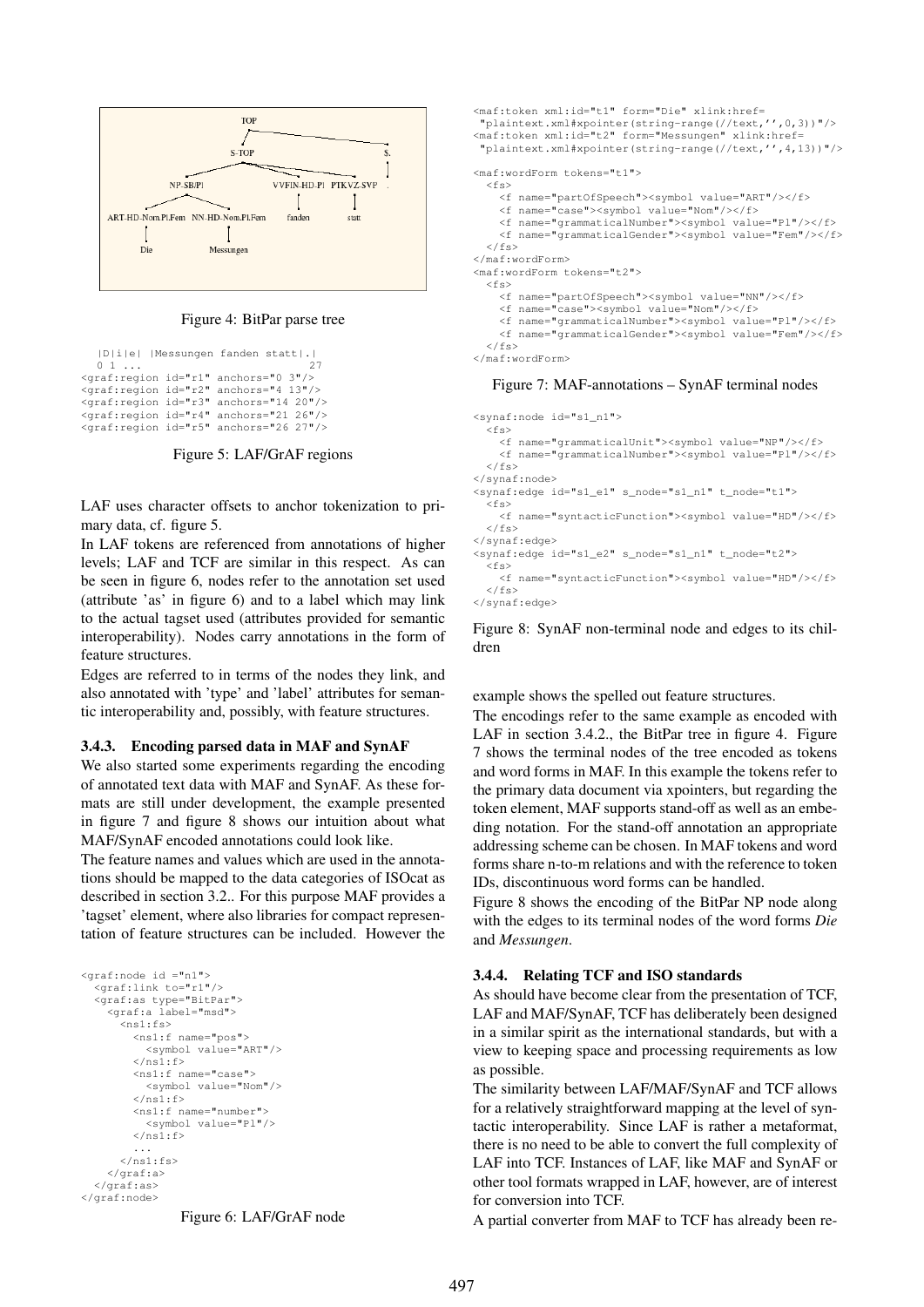alized. The complexity of this partial conversion is also easily managable: the converter consists in the current state of about 120 lines of code.

Figure 9 shows a case where a MAF token and its annotation is confronted with the respective TCF representation.

Nevertheless the converter is still in the process of being completed: MAF's encoding of n-to-m relations between word forms and tokens, as well as its way to handle discontinuous word forms (e.g. *er setzt den Hut ab*) and compounds still need to be accommodated in TCF.

A task for semantic interoperation is the ongoing mapping of STTS to ISOcat feature structures. The approach for TCF here is to keep the e.g. the MAF conversion partial on this aspect. It is not intended to pass a complete tagset defnition section of e.g. a MAF document through a web service tool chain. The tagset definition with the ISOcat mapping could be kept in a separate file which is included in the exchange format after the tool chain was processed. A similar approach could be taken into account for other kinds of rather verbose meta data.

## 4. WebLicht

The WebLicht platform is of interest for both, web service providers as well as experienced and unexperienced users of linguistic tools and data.

On the one hand new web services can be added to Web-Licht. To connect to the chains using TCF, the provider needs to write a wrapper and has to register the web service in a centralized repository. Registration includes stating the address of the available web service, technical metadata, which means specifing input and output layer, and descriptive metadata ,e.g. author, description of the web service (cf. Hinrichs et al. (2010)).

On the other hand the user interface is suited for the experienced as well as the unexperienced user of linguistic tools and data. Users can upload own text data or use text data available in WebLicht. Thereafter users can build a tool chain of available web services. The chainer only offers compatible web services as choice options. After processing the chain the results are displayed in TCF and with an appropriate visualization e.g. tables for part-of-speech tags. The user can download the final results as well as the results obtained after each step in the chain.

To find out more about the WebLicht platform see Hinrichs et al. (2010) and http://weblicht.sfs. uni-tuebingen.de/weblicht.shtml.

# 5. Comparison of TCF with other data formats

On a map of representation formats for text corpus data, TCF occupies an intermediate position between general formats as used in frameworks such as  $UIMA<sup>15</sup>$  or  $GATE<sup>16</sup>$ , and 'linguistic' formats such as MAF and SynAF. It is similar in its principles to LAF, with the major difference that LAF has never been intended as a processing format but rather as a meta format and is therefore quite verbose.



On the one hand, TCF is able to provide interoperability between different tools as well as a common representation for different annotation layers, instead of only one specific layer such as e.g. SynAF, for syntactic annotation. On the other hand, TCF is designed especially for the application in a tool chain of different web services.

### 6. Conclusion

We showed the motivation for, and the architecture and main properties of the D-SPIN-internal corpus format TCF, and its relationships with both legacy formats for resources and international standards. Our work is both an attempt to provide formats suitable for an efficient processing of corpus data in a service-oriented architecture, and a contribution to ongoing discussions about standard formats for corpus representation.

Future work will be devoted to a full-fledged elaboration of TCF and to converters between TCF and the upcoming ISO standards. This may also provide input, from practical applications, to the ongoing specification of LAF, MAF and SynAF. Another objective is to further work out the representation of syntactic ambiguity. We are aware of the issues related with semantic interoperability: addressing some of them will be another challenge for the medium term.

# 7. References

- Stefanie Dipper. 2005. XML-based Stand-off Representation and Exploitation of Multi-Level Linguistic Annotation. In *Berliner XML Tage*, pages 39–50.
- Kerstin Eckart. 2009. Repräsentation von Unterspezifikation in relationalen Datenbanksystemen. Diplomarbeit, Universität Stuttgart.
- Erhard Hinrichs, Marie Hinrichs, Thomas Zastrow, Gerhard Heyer, Volker Boehlke, Uwe Quasthoff, Helmut Schmid, Ulrich Heid, Fabienne Fritzinger, Alexander Siebert, and Jörg Didakowski. 2009. Weblicht: Webbased LRT services for German. In *Workshop on linguistic processing pipelines, GSCL Jahrestagung 2009*, Potsdam.
- Marie Hinrichs, Thomas Zastrow, and Erhard Hinrichs. 2010. WebLicht: Web-based LRT Services in a Distributed eScience Infrastructure. In *Proceedings of LREC 2010*, Malta.
- Nancy Ide and Keith Suderman. 2007. Graf: A graphbased format for linguistic annotations. In *Proceedings of the Linguistic Annotation Workshop, 1-8*.
- ISO 12620:2009. Terminology and other language and content resources – Specification of data categories and management of a Data Category Registry for language resources.

<sup>15</sup>http://incubator.apache.org/uima/ <sup>16</sup>http://gate.ac.uk/